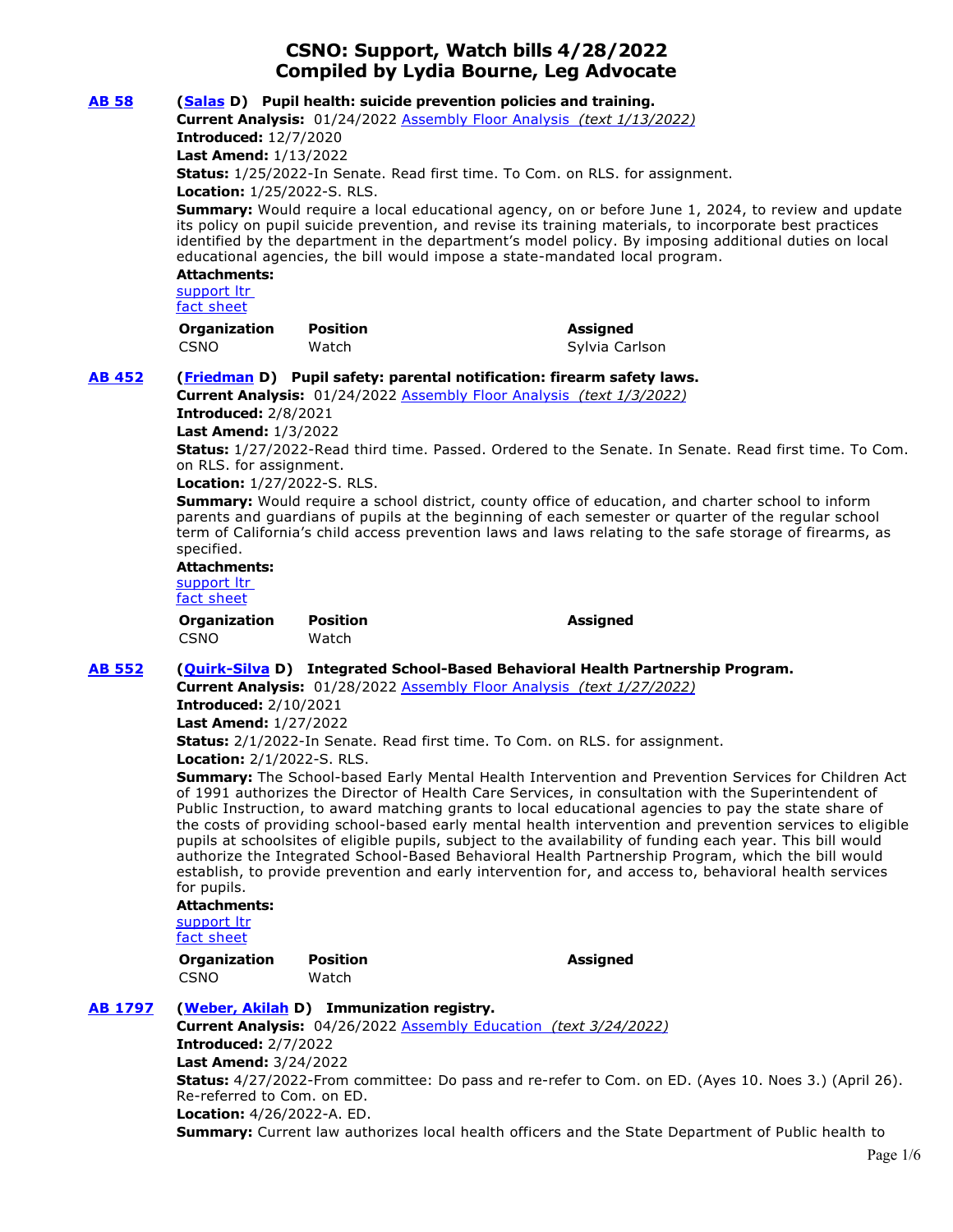operate immunization information systems. Current law, except as provided, authorizes health care providers and other agencies, including, among others, schools, childcare facilities, family childcare homes, and county human services agencies, to disclose specified immunization information with local health departments and the State Department of Public Health, and authorizes local health departments and the department to disclose that same information to each other and to health care providers, schools, childcare facilities, family childcare homes, and county human services agencies, among others, as specified. Current law specifies the immunization, patient, or client information that may be disclosed, which includes, among other things, patient or client demographic information, immunization data, adverse reactions to the immunization, or other information needed to identify the patient or client or to comply with other laws. This bill would instead require health care providers and other agencies, including schools, childcare facilities, family childcare homes, and county human services agencies to disclose the specified immunization information, and would add the patient's or client's race or ethnicity to the list of information that shall or may be disclosed.

# **Attachments:**

[support ltr](https://ctweb.capitoltrack.com/public/publishviewdoc.ashx?di=YbJllgXv5CT6q17ST9cxg00SgG%2FGaMAZ6oEvH2CkuFY%3D) [fact sheet](https://ctweb.capitoltrack.com/public/publishviewdoc.ashx?di=u6BMTjelb7Ayjs70T2D13lL1i1RDGxB04UqDAaJ0KrI%3D)

**Organization Position Assigned**  CSNO Support

# **[AB 1810](https://ctweb.capitoltrack.com/public/publishbillinfo.aspx?bi=qpikVUyZB6S8nbNww3qC80ZCs8Gk1pk2ijtmJF3BWFx7HY0%2B7jn6%2Fz9UhZuw0zUP) [\(Levine](https://a10.asmdc.org/) D) Pupil health: seizure disorders.**

**Current Analysis:** 04/25/2022 [Assembly Appropriations](http://ct3k1.capitoltrack.com/Bills/21Bills/asm/ab_1801-1850/ab_1810_cfa_347647_asm_comm.html)  *(text 3/30/2022)*

**Introduced:** 2/7/2022

**Last Amend:** 3/30/2022

**Status:** 4/27/2022-In committee: Set, first hearing. Referred to suspense file.

**Location:** 4/27/2022-A. APPR. SUSPENSE FILE

**Summary:** Would, if a pupil diagnosed with seizures, a seizure disorder, or epilepsy has been prescribed an emergency anti-seizure medication by the pupil's health care provider, authorize the pupil's local educational agency, upon receipt of a request from the pupil's parent or guardian, to designate one or more volunteers at the pupil's school to receive initial and annual refresher training regarding the emergency use of anti-seizure medication. The bill would require the Superintendent of Public Instruction to establish minimum standards of training for the administration of emergency antiseizure medication, as provided. The bill would authorize a school nurse or, if the school does not have a school nurse or the school nurse is not onsite or available, a volunteer who has been designated and received training regarding the emergency use of anti-seizure medication, to administer emergency anti-seizure medication to a pupil diagnosed with seizures, a seizure disorder, or epilepsy if the pupil is suffering from a seizure. The bill would require any local educational agency or school upon receipt of a parent or guardian's request to distribute a related notice at least once per school year to all staff.

**Attachments:** support ltr

support ltr [sample ltr](https://ctweb.capitoltrack.com/public/publishviewdoc.ashx?di=UU%2FC4YksQWHdN8aK4TNp8P6RKROYhJ2k0M6RHSqsJ4M%3D) [fact sheet](https://ctweb.capitoltrack.com/public/publishviewdoc.ashx?di=u6BMTjelb7Ayjs70T2D13mRshgQq0aSX3tOQzY7rjbo%3D)

**Organization Position Assigned**  CSNO Support

**[AB 1940](https://ctweb.capitoltrack.com/public/publishbillinfo.aspx?bi=F3hyp4dLs4YBo2ycsOt%2FK33yLOi1OWwocZ1%2Fv7%2FaQO7Khxb4pfht6TbNEDnv7lwS) [\(Salas](https://a32.asmdc.org/) D) School-Based Health Center Support Program.**

**Current Analysis:** 04/26/2022 [Assembly Education](http://ct3k1.capitoltrack.com/Bills/21Bills/asm/ab_1901-1950/ab_1940_cfa_347852_asm_comm.html)  *(text 3/17/2022)*

**Introduced:** 2/10/2022

**Last Amend:** 3/17/2022

**Status:** 4/27/2022-From committee: Do pass and re-refer to Com. on ED. (Ayes 10. Noes 2.) (April 26). Re-referred to Com. on ED.

**Location:** 4/26/2022-A. ED.

**Summary:** Current law requires the State Department of Public Health, in cooperation with the State Department of Education, to establish a Public School Health Center Support Program to assist school health centers, which are defined as centers or programs, located at or near local educational agencies, that provide age-appropriate health care services at the program site or through referrals, as specified. This bill would rename the program as the School-Based Health Center Support Program and would redefine a school-based health center to mean a student-focused health center or clinic that is located at or near a school or schools, is organized through school, community, and health provider relationships, and provides age-appropriate, clinical health care services onsite by qualified health professionals.

#### **Attachments:**

support ltr [sample ltr](https://ctweb.capitoltrack.com/public/publishviewdoc.ashx?di=7H7SAmaWOnYeNUroscB%2Bq097FgFZvLg53w%2BuDii2qAI%3D) [coalition letter](https://ctweb.capitoltrack.com/public/publishviewdoc.ashx?di=7H7SAmaWOnYeNUroscB%2Bq%2FCB%2FNztZns64PiUxjBJ1TU%3D)  [fact sheet](https://ctweb.capitoltrack.com/public/publishviewdoc.ashx?di=7H7SAmaWOnYeNUroscB%2Bq%2BIkHazwgQmf%2FZFFmU3LhxQ%3D)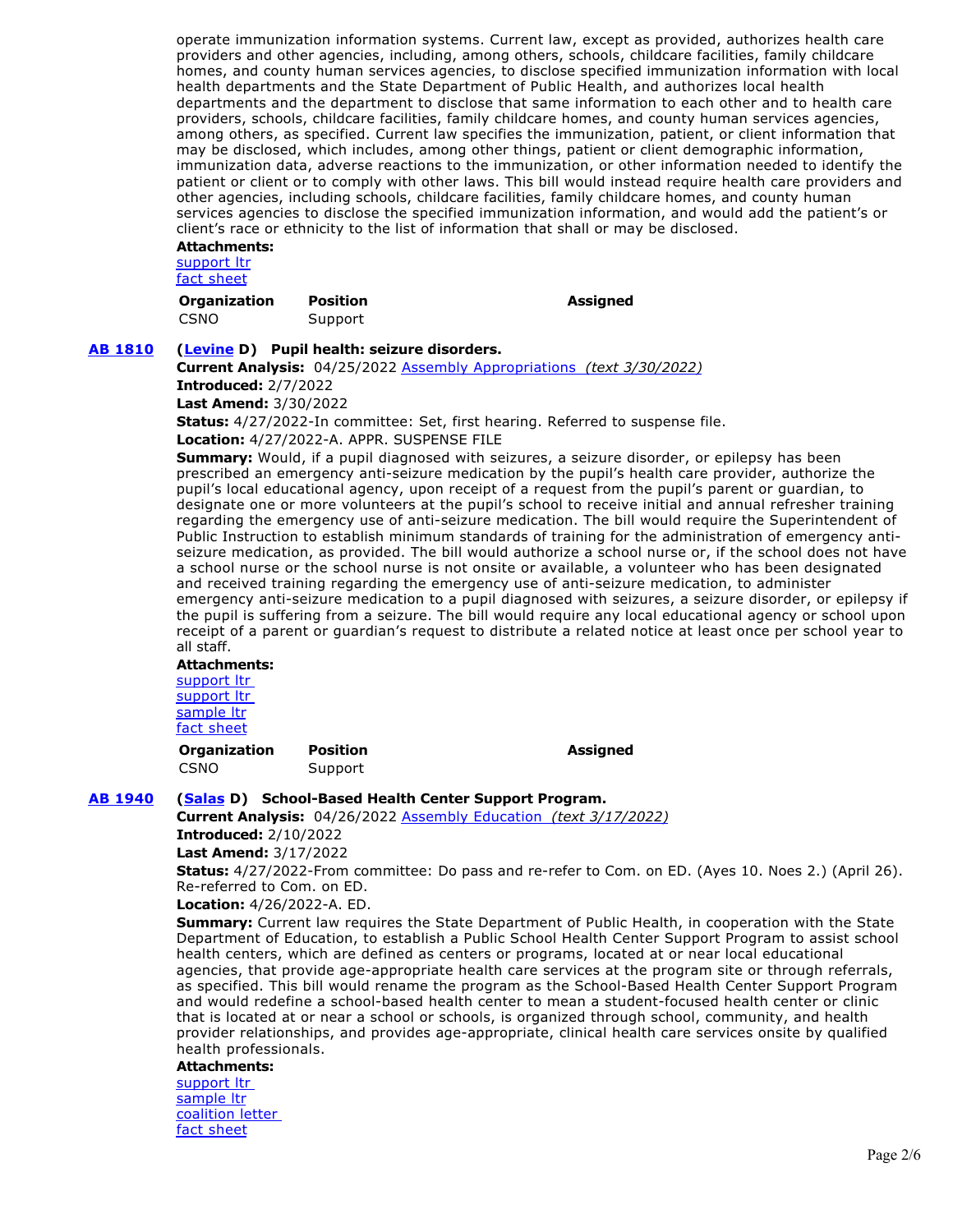#### **Organization Position Assigned**

CSNO Support

**Notes 1:** The spot bill language adds only a small requirement for the OSBH in CDE... but most of the bill language is focused on the CDPH program... amendments coming soon!

# **[AB 2034](https://ctweb.capitoltrack.com/public/publishbillinfo.aspx?bi=sv%2BfFKWzuPyfWnhoK1FDRZGur%2BrlY3Num0yt1KU5l1pcA3BP9%2BNd83WE7ogiCoUr) [\(O'Donnell](https://a70.asmdc.org/) D) Local education agency: Medi-Cal billing option.**

**Current Analysis:** 04/01/2022 [Assembly Health](http://ct3k1.capitoltrack.com/Bills/21Bills/asm/ab_2001-2050/ab_2034_cfa_346065_asm_comm.html)  *(text 3/21/2022)*

**Introduced:** 2/14/2022

**Last Amend:** 4/7/2022

**Status:** 4/18/2022-Re-referred to Com. on APPR.

**Location:** 4/5/2022-A. APPR.

**Summary:** Current law requires the State Department of Health Care Services to engage in specified activities relating to the LEA Medi-Cal Billing Option, including amending the Medicaid state plan to ensure that schools are reimbursed for all eligible services, consulting with specified entities in formulating state plan amendments, examining methodologies for increasing school participation in the local educational agency (LEA) Medi-Cal Billing Option, and conducting an audit of a Medi-Cal Billing Option claim consistent with prescribed requirements, such as generally accepted accounting principles. Current law requires the department to file an annual report with the Legislature that includes, among other things, a summary of department activities. This bill would require the department to revise the state plan to establish a revised audit process for Medi-Cal Billing Option claims submitted for dates of service on or after January 1, 2024, pursuant to specified requirements. The bill would require the department to provide technical assistance to the LEA or to complete appeals by the LEA within 180 days if an audit disallows a specified percentage of an LEA's total value of claims. The bill would prohibit an auditor from disallowing certain claims, except as specified. The bill would require the department's summary of activities in the above-described report to also include training for LEAs and a summary of the number of audits conducted of Medi-Cal Billing Option claims, as specified. The bill would require the department to ensure, for those claims, that "medical necessity" for a beneficiary under 21 years of age has a specified meaning. The bill would make other technical, nonsubstantive changes to these provisions.

**Attachments:**

[support ltr](https://ctweb.capitoltrack.com/public/publishviewdoc.ashx?di=7H7SAmaWOnYeNUroscB%2BqzT%2B1iiBv1uPnqazg8EWkmc%3D) [fact sheet](https://ctweb.capitoltrack.com/public/publishviewdoc.ashx?di=u6BMTjelb7Ayjs70T2D13tiP%2BJKMogdDDjzaGwEEVXA%3D)

**Organization Position Assigned**  CSNO Co-sponsor

**[AB 2260](https://ctweb.capitoltrack.com/public/publishbillinfo.aspx?bi=60cRaWU6yAXNzRUrXlR%2BlorhCtgMDdZqinOfVFDOc20OQ3tGNgxVfkSNexegO6k%2B) [\(Rodriguez](https://a52.asmdc.org/) D) Emergency response: trauma kits.**

**Current Analysis:** 04/13/2022 [Assembly Judiciary](http://ct3k1.capitoltrack.com/Bills/21Bills/asm/ab_2251-2300/ab_2260_cfa_346416_asm_comm.html)  *(text 4/7/2022)* **Introduced:** 2/16/2022

**Last Amend:** 4/7/2022

**Status:** 4/19/2022-From committee: Do pass and re-refer to Com. on APPR. (Ayes 8. Noes 0.) (April 19). Re-referred to Com. on APPR.

**Location:** 4/19/2022-A. APPR.

**Summary:** Current law exempts from civil liability any person who, in good faith and not for compensation, renders emergency medical or nonmedical care or assistance at the scene of an emergency other than an act or omission constituting gross negligence or willful or wanton misconduct. Current law exempts public or private organizations that sponsor, authorize, support, finance, or supervise the training of people, or certifies those people in emergency medical services, from liability for civil damages alleged to result from those training programs. This bill would define "trauma kit" to mean a first aid response kit that contains specified items, including, among other things, a tourniquet. The bill would allow medical materials and equipment and any additional items that are approved by local law enforcement or first responders to be included as supplements in addition to the specified items that are required to be included in a trauma kit if they adequately treat a traumatic injury and can be stored in a readily available kit. The bill would require a person or entity that supplies a trauma kit to provide the person or entity that acquires the trauma kit with all information governing the use and maintenance of the trauma kit. The bill would apply the provisions governing civil liability described above to a lay rescuer or person who renders emergency care or treatment by the use of a trauma kit at the scene of an emergency.

# **Attachments:**

[fact sheet](https://ctweb.capitoltrack.com/public/publishviewdoc.ashx?di=EkM5JhYlT0nNvlXikOUzpql%2BobeRRKbtcV53VWzbKjM%3D)

| Organization | <b>Position</b> | Assigned                                                                    |
|--------------|-----------------|-----------------------------------------------------------------------------|
| CSNO         | Watch           |                                                                             |
|              |                 | Notes 1: Educational groups register under the Group E [Education] category |

**Notes 1:** Educational groups register under the Group E [Education] category. Register more than 5 students in a kindergarten through 12th class school to qualify. The exception is for homeschool or child care facilities in private residences.

Some religious organizations serve less than 100 total people in the congregation. These may file for an exception. This delegates under Group B [Business] status.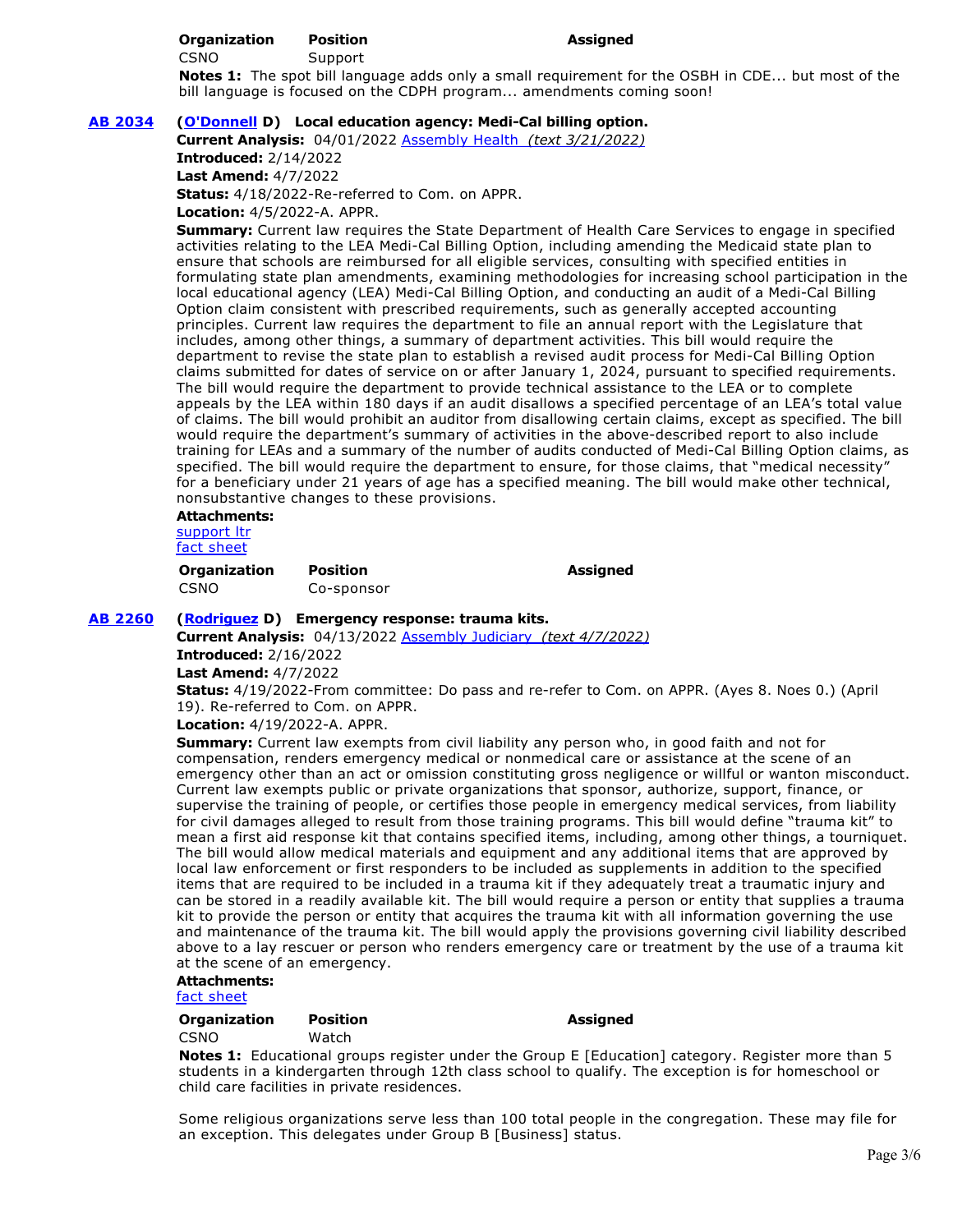Another exception is available for child care facilities. This applies if they are not subject to the Residential R-3 status designation. They can file under the Group E category instead of Group I-4 [Institutions] status.

### **[AB 2329](https://ctweb.capitoltrack.com/public/publishbillinfo.aspx?bi=p8ES91QKVOJtx2zN9WZKp5R%2F%2FzQZfYvsTNkGUFNdofXTw7x3WGc8wOOO5n3AuxCM) [\(Carrillo](https://a51.asmdc.org/) D) Pupil health: mobile vision examinations: schoolsites.**

**Current Analysis:** 04/25/2022 [Assembly Appropriations](http://ct3k1.capitoltrack.com/Bills/21Bills/asm/ab_2301-2350/ab_2329_cfa_347722_asm_comm.html)  *(text 3/30/2022)*

**Introduced:** 2/16/2022

**Last Amend:** 3/30/2022

**Status:** 4/27/2022-From committee: Do pass. To Consent Calendar. (Ayes 15. Noes 0.) (April 27). **Location:** 4/27/2022-A. CONSENT CALENDAR

**Calendar:** 4/28/2022 #58 ASSEMBLY SECOND READING FILE -- ASSEMBLY BILLS

**Summary:** Current law requires the governing board of a school district to provide for the adequate testing of the sight and hearing of each pupil enrolled in the schools of the school district to be given only by specified persons. Current law requires a school nurse or other authorized person to appraise the vision of a pupil during kindergarten, or upon first enrollment or entry of that pupil in a California school district at an elementary school, and in grades 2, 5, and 8, as specified. Current law authorizes a parent or guardian having control or charge of any child enrolled in the public schools to file annually with the principal of the school in which the child is enrolled a statement in writing, signed by the parent or guardian, stating that they will not consent to a physical examination of the child. Current law requires that child to be exempt from any physical examination, as provided. This bill would authorize a public school, as defined, to enter into a memorandum of understanding with a nonprofit mobile vision examination provider to provide noninvasive vision examinations consisting of providing vision examinations and eyeglasses to pupils at the schoolsite of the public school.

# **Attachments:**

[fact sheet](https://ctweb.capitoltrack.com/public/publishviewdoc.ashx?di=EkM5JhYlT0nNvlXikOUzpoUiObXFscXmd4f%2B1yU3DEM%3D)

| Organization | <b>Position</b> | <b>Assigned</b> |
|--------------|-----------------|-----------------|
| CSNO         | Watch           |                 |

**[AB 2640](https://ctweb.capitoltrack.com/public/publishbillinfo.aspx?bi=8Z2hDulVbgeV17oiW6bKiOTAlvYkfJNPJhYMjXEJOIS%2BJkjD2Vi9ggq%2BYreOCuzb) [\(Valladares](https://ad38.asmrc.org/) R) Pupil health: food allergies: California Food Allergy Resource internet web page.**

**Current Analysis:** 04/26/2022 [Assembly Appropriations](http://ct3k1.capitoltrack.com/Bills/21Bills/asm/ab_2601-2650/ab_2640_cfa_347800_asm_comm.html)  *(text 4/19/2022)*

**Introduced:** 2/18/2022

**Last Amend:** 4/19/2022

**Status:** 4/27/2022-From committee: Do pass. To Consent Calendar. (Ayes 15. Noes 0.) (April 27). **Location:** 4/27/2022-A. CONSENT CALENDAR

**Calendar:** 4/28/2022 #70 ASSEMBLY SECOND READING FILE -- ASSEMBLY BILLS

**Summary:** Would require the State Department of Education to create the California Food Allergy Resource internet web page to provide voluntary guidance to school districts, county offices of education, and charter schools to help protect pupils with food allergies. The bill would require the department to ensure that the internet web page provides practical information, planning steps, and strategies for reducing allergic reactions to food within schools and early education centers. The bill would require the internet web page to include specified content, including state and federal resources available to pupils with food allergies, methods for pupils, or their parents and guardians, to initiate individualized food allergy management and prevention plans and to obtain food ingredient lists from school food providers, and strategies to minimize the risk of food anaphylaxis in school. The bill would encourage local educational agencies to consult the internet web page and use it as an equitable resource to ensure the inclusiveness of pupils with food allergies at school and to make it available to pupils, parents, and guardians annually.

### **Attachments:**

[fact sheet](https://ctweb.capitoltrack.com/public/publishviewdoc.ashx?di=EkM5JhYlT0nNvlXikOUzpk0MvXuB316xeZ9gUji076Y%3D)

**Organization Position Assigned**  CSNO Watch

# **[SB 364](https://ctweb.capitoltrack.com/public/publishbillinfo.aspx?bi=myvdiqQwc2CC6JqmeyHQVVOSkooK5wEPrJwN4LKwaGuEm0nc14xnWVO4Zfr6lfi3) [\(Skinner](http://sd09.senate.ca.gov/) D) Pupil meals.**

**Current Analysis:** 01/25/2022 [Senate Floor Analyses](http://ct3k1.capitoltrack.com/Bills/21Bills/sen/sb_0351-0400/sb_364_cfa_344973_sen_comm.html)  *(text 1/20/2022)* **Introduced:** 2/10/2021

**Last Amend:** 1/20/2022

**Status:** 1/26/2022-Read third time. Passed. (Ayes 37. Noes 0.) Ordered to the Assembly. In Assembly. Read first time. Held at Desk.

#### **Location:** 1/26/2022-A. DESK

**Summary:** Would require the State Department of Education to certify that applications for free or reduced-price meals made electronically available online by school district governing boards or county offices of education comply with specified requirements, including provisions prohibiting the misuse of information provided online by applicants. The bill would require applications for free and reduced-price meals, which are authorized to be submitted at any time during a schoolday, to be processed within 30 days of submission. To the extent that this provision would impose new duties on local educational agencies, it would constitute a state-mandated local program.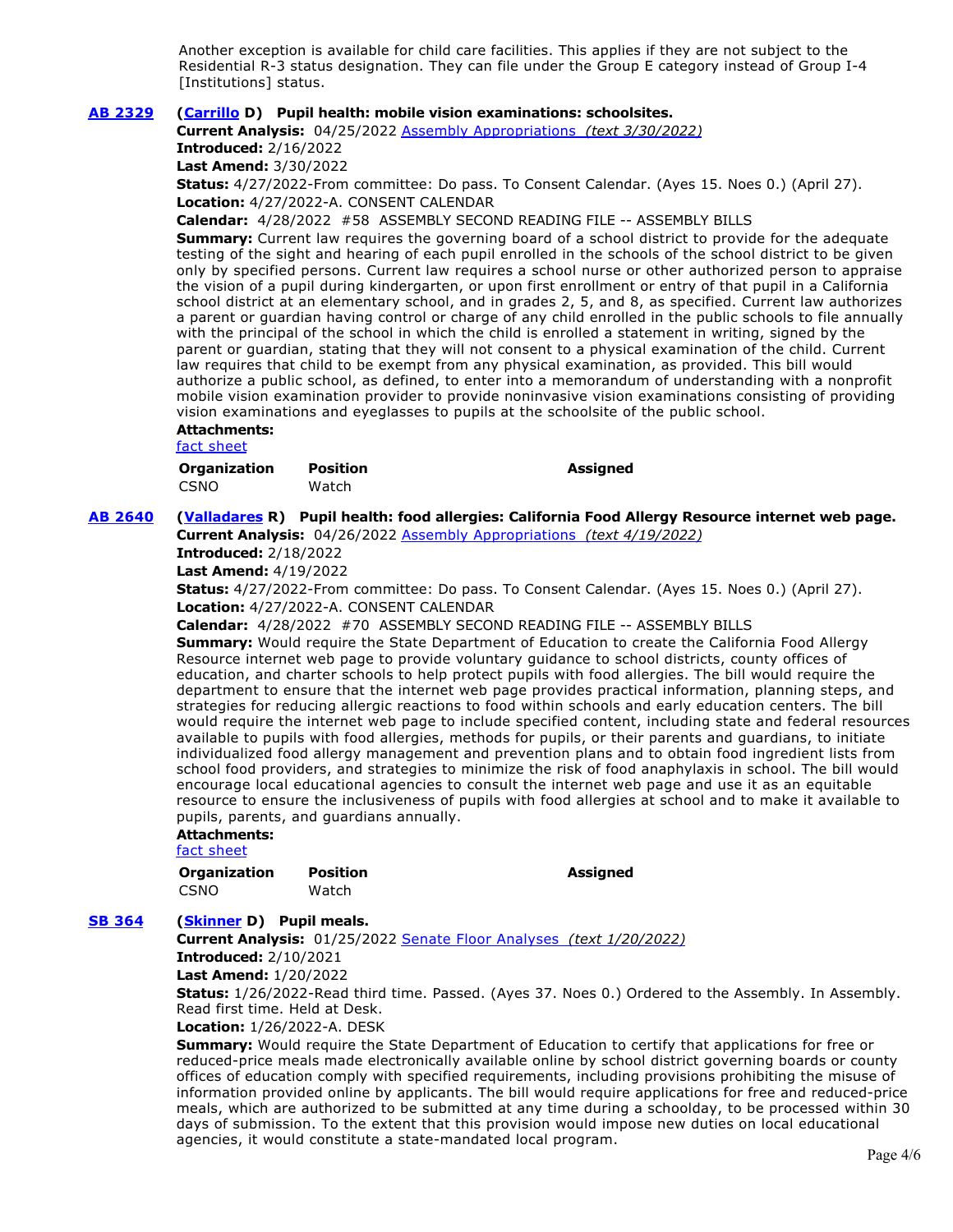#### **Attachments:** support ltr [fact sheet](https://ctweb.capitoltrack.com/public/publishviewdoc.ashx?di=2b3s611Ls3yc9QnSEnjBSAVndPMZ0fcvLByd8kEZE8M%3D)

| Organization | Position |
|--------------|----------|
| CSNO         | Support  |

**Assigned** 

**Notes 1:** 2-year bill, focusing on budget issues - full funding for universal school meals

### **[SB 387](https://ctweb.capitoltrack.com/public/publishbillinfo.aspx?bi=jcMAdXrNQYgngefabSy9pJd6djy%2FBAuNerYBMrmwhZSJlD21obCruErb%2BRTTsjad) [\(Portantino](http://sd25.senate.ca.gov/) D) Pupil health: school employee and pupil training: youth mental and behavioral health.**

**Current Analysis:** 01/21/2022 [Senate Floor Analyses](http://ct3k1.capitoltrack.com/Bills/21Bills/sen/sb_0351-0400/sb_387_cfa_344903_sen_comm.html)  *(text 1/3/2022)*

**Introduced:** 2/11/2021 **Last Amend:** 1/3/2022

**Status:** 1/24/2022-Read third time. Passed. (Ayes 36. Noes 0.) Ordered to the Assembly. In Assembly. Read first time. Held at Desk.

**Location:** 1/24/2022-A. DESK

**Summary:** Current law, contingent on an appropriation made for these purposes, requires the State Department of Education, on or before January 1, 2023, to recommend best practices and identify training programs for use by local educational agencies to address youth behavioral health, including, but not necessarily limited to, staff and pupil training, as specified. Current law defines a local educational agency for purposes of these provisions to mean a county office of education, school district, state special school, or charter school that serves pupils in any of grades 7 to 12, inclusive. This bill would require, on or before January 1, 2025, those local educational agencies to certify to the department that 75% of both its classified and certificated employees have received that youth behavioral health training, as specified.

| <b>Organization</b> | <b>Position</b> | <b>Assigned</b> |
|---------------------|-----------------|-----------------|
| CSNO                | Watch           |                 |

# **[SB 866](https://ctweb.capitoltrack.com/public/publishbillinfo.aspx?bi=z9Su2mLs8M2L8YiLmH8AiLYFy5JKsnvUjrr6Z9CKo%2BFcX9qVYjo6sydPqa9%2F9Hzg) [\(Wiener](http://sd11.senate.ca.gov/) D) Minors: vaccine consent.**

**Introduced:** 1/20/2022

**Last Amend:** 3/9/2022

**Status:** 3/9/2022-From committee with author's amendments. Read second time and amended. Rereferred to Com. on JUD.

**Location:** 2/23/2022-S. JUD.

**Summary:** Current law prescribes various circumstances under which a minor may consent to their medical care and treatment without the consent of a parent or guardian. This bill would additionally authorize a minor 12 years of age or older to consent to vaccines that meet specified federal agency criteria. The bill would authorize a vaccine provider, as defined, to administer a vaccine pursuant to the bill, but would not authorize the vaccine provider to provide any service that is otherwise outside the vaccine provider's scope of practice.

# **Attachments:**

[fact sheet](https://ctweb.capitoltrack.com/public/publishviewdoc.ashx?di=u6BMTjelb7Ayjs70T2D13qWeX2pbTSZEaWfY2Po2dB8%3D)

**Organization Position Assigned**  CSNO Support

**[SB 1184](https://ctweb.capitoltrack.com/public/publishbillinfo.aspx?bi=7C6%2B0p6nBiQNhJPHWRs4i3j4WiLLaMk2Knb8m764b5R5SXZfePkQ7YyO82Rf5w7p) [\(Cortese](http://sd15.senate.ca.gov/) D) Confidentiality of Medical Information Act: school-linked services coordinators.**

**Current Analysis:** 04/27/2022 [Senate Floor Analyses](http://ct3k1.capitoltrack.com/Bills/21Bills/sen/sb_1151-1200/sb_1184_cfa_347881_sen_comm.html)  *(text 4/18/2022)*

**Introduced:** 2/17/2022

**Last Amend:** 4/18/2022

**Status:** 4/19/2022-Read second time. Ordered to third reading.

**Location:** 4/19/2022-S. THIRD READING

**Calendar:** 5/2/2022 #70 SENATE THIRD READING

**Summary:** The Confidentiality of Medical Information Act prohibits a provider of health care, a health care service plan, or contractor from disclosing medical information, as defined, regarding a patient of the provider of health care or an enrollee or subscriber of the health care service plan without first obtaining an authorization, except as prescribed. The act authorizes a provider of health care or a health care service plan to disclose medical information in certain circumstances, including by authorizing disclosure to providers of health care, health care service plans, contractors, or other health care professionals or facilities for purposes of diagnosis or treatment of the patient. This bill would additionally authorize a provider of health care or a health care service plan to disclose medical information to a school-linked services coordinator, as prescribed.

# **Attachments:**

support ltr [fact sheet](https://ctweb.capitoltrack.com/public/publishviewdoc.ashx?di=EkM5JhYlT0nNvlXikOUzpukVUH9XXmwPSZPTXl48mmw%3D)

**Organization Position Assigned**  CSNO Support